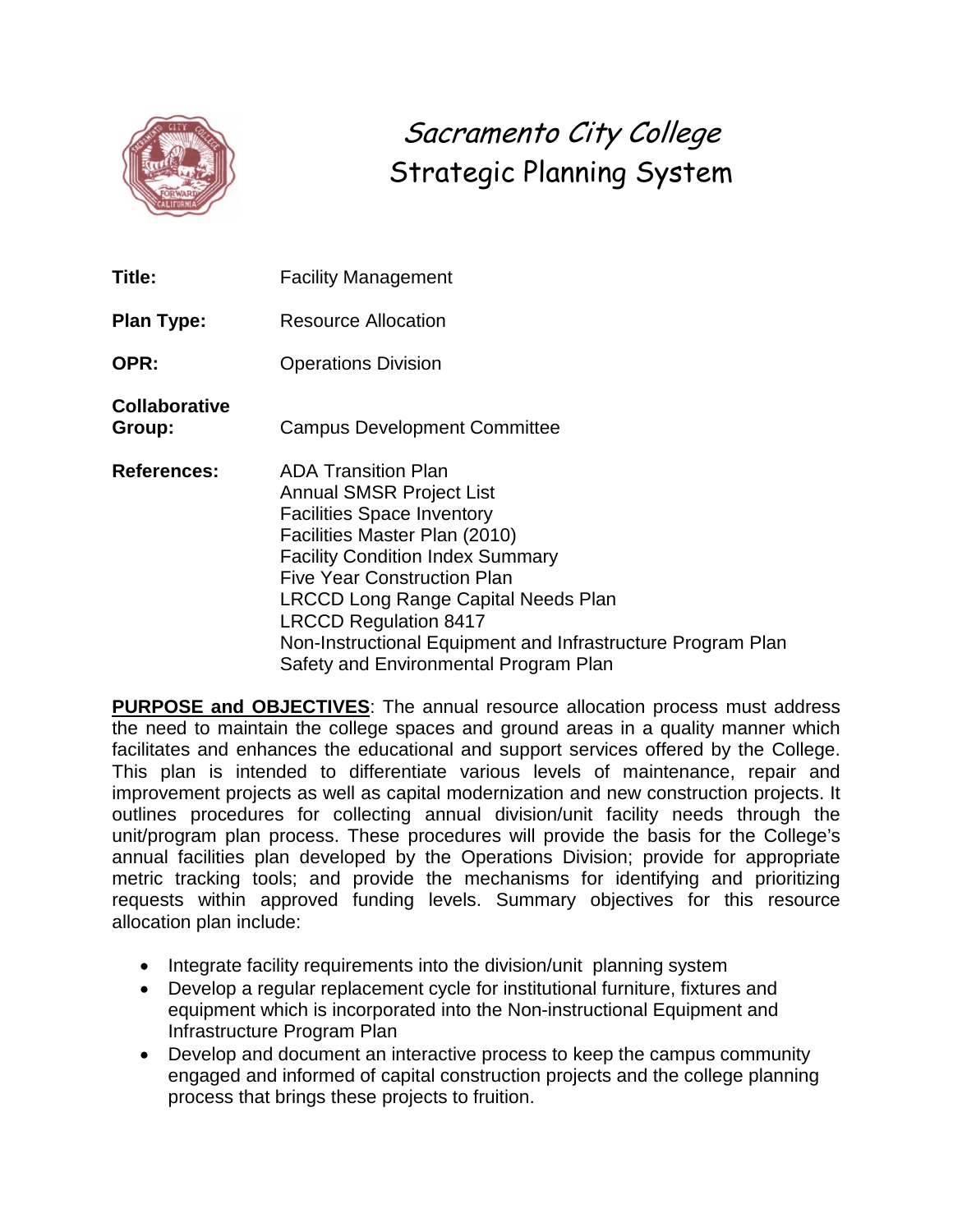- Develop and document a system for prioritizing and evaluating needs through the shared governance system.
- Develop tracking tools/metrics for planning and monitoring the status of campus and education center facilities to ensure timely maintenance, repair and improvement is accomplished.
- Monitor status of ADA transition plans, safety and security improvements and HAZMAT program changes which are incorporated into the Safety and Environmental Program Plan.

### **PROCEDURES:**

1. Facility maintenance, repair and improvement (MRI) projects can generally be grouped into three broad categories:

a. **Emergency / critical**: These are unplanned maintenance and repair needs that emerge throughout the year. These are handled as they arise by contacting campus Operations directly (emergency) or by submitting a work order (routine) through the Division office. These type projects are managed by the Director of Operations and the Operation's staff in collaboration with the district's Facilities Maintenance organization and are funded through the College's institutional program as appropriate. An annual estimate, based on historical expenditures is developed by Operations and submitted to the VPA in the Feb/Mar timeframe for the next academic year. VPA budgets institutional funds accordingly.

b. **Long Range Capital Outlay Projects**: These projects are broadly outlined in the SCC Facilities Master Plan (FMP). The FMP considers major new construction and modernization projects predicated on projected future space needs, available local bond funding and anticipated state bond funding. The FMP is actualized through two key documents which are developed and updated by district Facilities Management: The Five Year Construction Plan and the Long Range Capital Needs Plan. These two documents calculate and update essential planning data including capacity-load ratios, project cost estimates, planned funding and project schedules/timelines.

Projects which are planned for state facility bond funds must compete for these funds through a state mandated process. To qualify for state funds the district must submit a BOT approved Initial Plan Proposal (IPP). Timing for these submissions vary and are estimated in the table below (timing is shown as actual project start (PS) minus (-) the indicated number of months.

If the IPP is approved by the state, the project will proceed to the next step, development of a Final Project Proposal (FPP) which will bring an architect into the project planning process. All projects are developed by the district, in collaboration with all College constituency groups through the Campus Development Committee and the College Facilities Master Plan (2010). They fall into three broad categories: New Construction; Remodeling; and Modernization/Maintenance. See LRCCD Regulation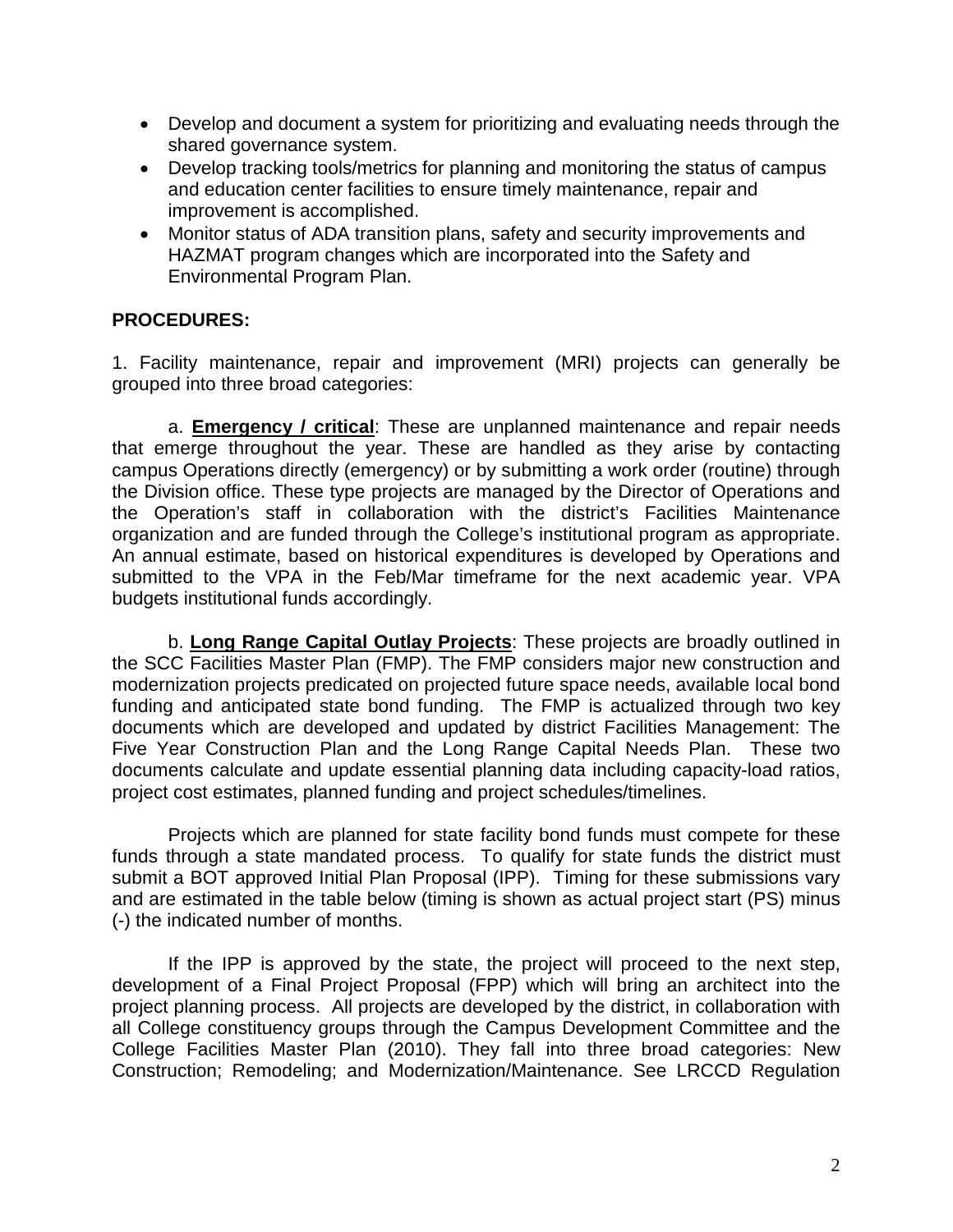8417 and the College Resource Management and Capital Outlay Program Plan for additional information on these types of MRI projects.

The project timing, referenced from the Project Start (PS) date, participants, and phases are described in the following table.

| <b>TIMING*</b>        | <b>WHO</b>                                                                                                                                                                                                                                 | <b>WHAT</b>                                                                                                                             |
|-----------------------|--------------------------------------------------------------------------------------------------------------------------------------------------------------------------------------------------------------------------------------------|-----------------------------------------------------------------------------------------------------------------------------------------|
| $PS - 24$<br>mos      | Dir of Facility Planning & Construction<br>Vice President of Administration, SCC<br>Director of Operations, SCC                                                                                                                            | Initial Project Proposal (IPP)<br>development.                                                                                          |
| $PS - 15$<br>mos      | Dir of Facility Planning & Construction                                                                                                                                                                                                    | Board of Trustees Approval and<br>submission to the state for potential<br>funding                                                      |
| $PS - 12$<br>mos      | <b>Architectural Firm</b><br>Dir of Facility Planning & Construction<br>Project Planner, FM<br>Vice President of Administration, SCC<br>Director of Operations, SCC<br>Facility Dean or Designee, SCC<br>Department Faculty and Staff, SCC | Final Project Proposal (FPP)<br>development.                                                                                            |
| Project<br>Start (PS) | Facilities Management (FM)                                                                                                                                                                                                                 | Issues Request for Qualifications (RFQ)<br>to initiate selection of Architectural design<br>firm.                                       |
| $PS + 3$ mos          | Assoc Vice Chancellor, FM<br>Dir of Facility Planning & Construction<br>Planner, FM<br>Vice President of Administration, SCC<br>Director of Operations, SCC<br>Facility Dean or Designee, SCC                                              | Architectural design firm Selection<br>Committee.                                                                                       |
| $PS + 7$ mos          | <b>Architectural Firm</b><br>Dir of Facility Planning & Construction<br>Project Planner, FM<br>Vice President of Administration, SCC<br>Director of Operations, SCC<br>Facility Dean or Designee, SCC<br>Department Faculty and Staff, SCC | Preliminary Plan development (schematic<br>design, estimate, California<br><b>Environmental Quality Act (CEQA)</b><br>compliance, etc.) |
| $PS + 8$ mos          | Dir of Facility Planning & Construction<br>Project Planner, FM<br>Vice President of Administration, SCC<br>Director of Operations, SCC<br>Facility Dean or Designee, SCC<br>Department Faculty and Staff, SCC                              | Design approvals (State Public Works<br>Board (SPWB) review)                                                                            |
| $PS + 13$<br>mos      | <b>Architectural Firm</b><br>Dir of Facility Planning & Construction<br>Project Planner, FM                                                                                                                                                | <b>Working Drawing Completion</b>                                                                                                       |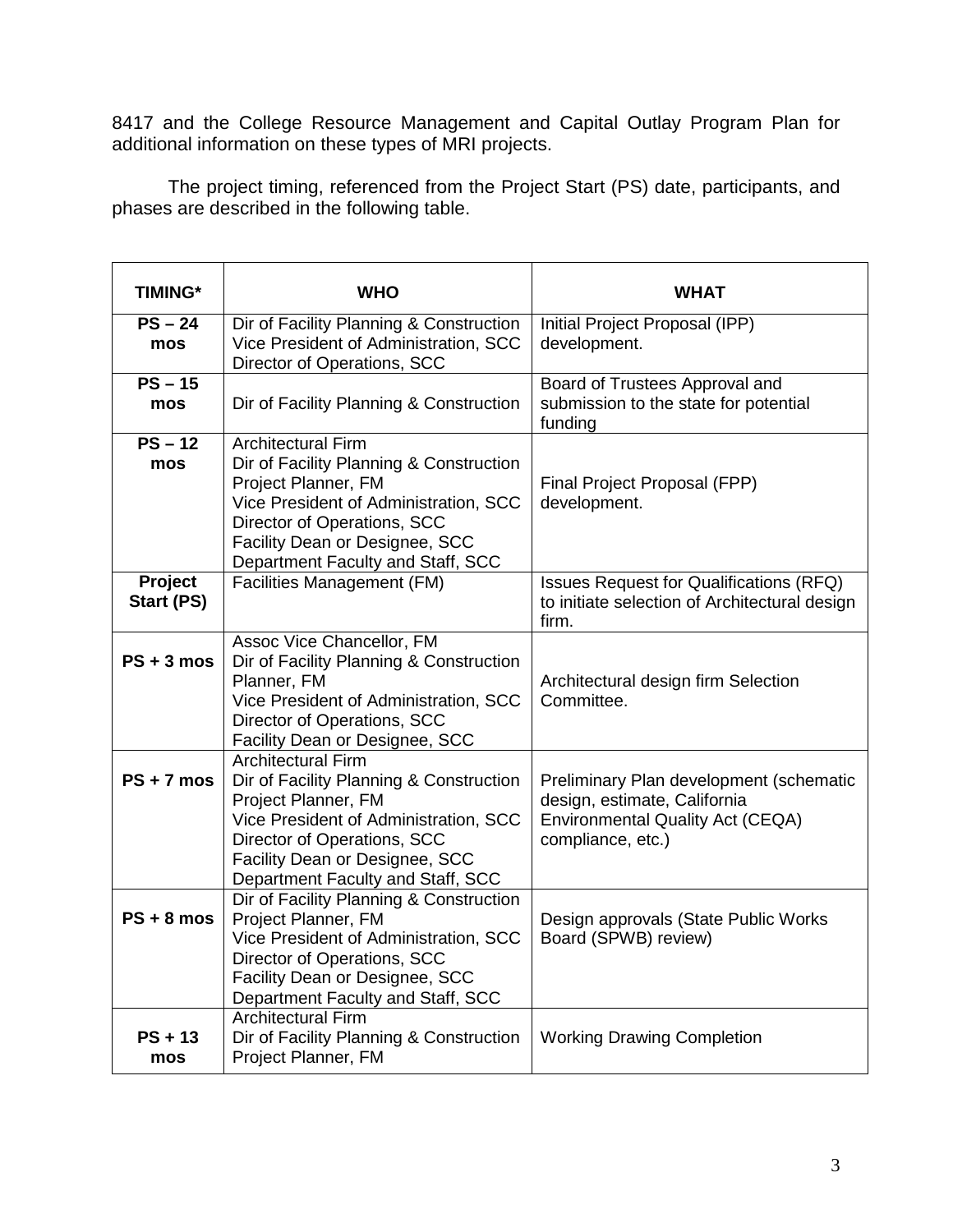| $PS + 14$ | Vice President of Administration        | Project Update Briefing to President's        |  |  |  |  |
|-----------|-----------------------------------------|-----------------------------------------------|--|--|--|--|
| mos       | Director of Operations                  | Cabinet, Senior Leadership Team and           |  |  |  |  |
|           | <b>Facility Dean</b>                    | <b>Executive Council</b>                      |  |  |  |  |
|           | <b>Architectural Firm</b>               | Approvals (Department of State Architect      |  |  |  |  |
| $PS + 18$ | Dir of Facility Planning & Construction | (DSA), California Community College           |  |  |  |  |
| mos       | Project Planner, FM                     | Chancellor's Office (CCCCO), etc.             |  |  |  |  |
| $PS + 20$ | Vice President of Administration        | Coordinate On / Off-campus Swing Space        |  |  |  |  |
| mos       | <b>Director of Operations</b>           | Requirements                                  |  |  |  |  |
|           | <b>Facility Dean</b>                    |                                               |  |  |  |  |
|           | <b>Architectural Firm</b>               | <b>Bid and Contract Award (Bid Document</b> ) |  |  |  |  |
| $PS + 21$ | Dir of Facility Planning & Construction | Development, Advertising, Bid Opening,        |  |  |  |  |
| mos       | Project Planner, FM                     | Notice to Proceed, etc.)                      |  |  |  |  |
|           | <b>Architectural Firm</b>               |                                               |  |  |  |  |
| $PS +$    | Project Planner, FM                     | Construction                                  |  |  |  |  |
| $33 - 45$ | Director of Operations, SCC             |                                               |  |  |  |  |
| mos       | <b>Selected Construction Firm</b>       |                                               |  |  |  |  |
| $PS + 30$ | Vice President of Administration        |                                               |  |  |  |  |
| mos       | <b>Director of Operations</b>           | Coordinate Type II Equipment list and         |  |  |  |  |
|           | <b>Facility Dean or Designee</b>        | expenditures                                  |  |  |  |  |
|           | Campus AV / District IT                 |                                               |  |  |  |  |
| $PS +$    | Director of Operations, SCC             |                                               |  |  |  |  |
| $35 - 47$ | Facility Dean or Designee, SCC          | Campus Move-In                                |  |  |  |  |
| mos       | Department Faculty and Staff, SCC       |                                               |  |  |  |  |

#### **\* All timelines are notional and subject to modification as scope of project and duration of construction dictate. Consult timeline metric for most current schedule projections.**

c. **Facility Projects**: This category involves projects which can be planned to maintain and improve the quality and functionality of the College spaces, but do not reach the threshold for a capital outlay project. This includes the periodic replacement of furniture, fixtures and generic institutional equipment in teaching and support service spaces (specific instructional /unit equipment will be handled through the unit planning process with division level OCB funding). This project type is addressed in the remainder of this planning document.

2. Divisions and units will identify facility projects annually through the Unit Planning Process. Each project will include a brief description of the need and supporting rationale (see on-line unit planning worksheets). Division and College Service Area priorities will be assigned. Each of the College's program and institutional plans will also be reviewed for facility requirements and these will be incorporated into the overall planning process.

3. The Operations Division will maintain a list of deferred MRI projects. In addition, the Operations Division will also maintain a tracking summary indexed to the Facilities Space Inventory of when replacement work (floors, lighting, boards, furniture, equipment, etc.) and maintenance (painting, repairs, minor remodels, etc.) were performed. These data will be integrated with division/unit level requirements to develop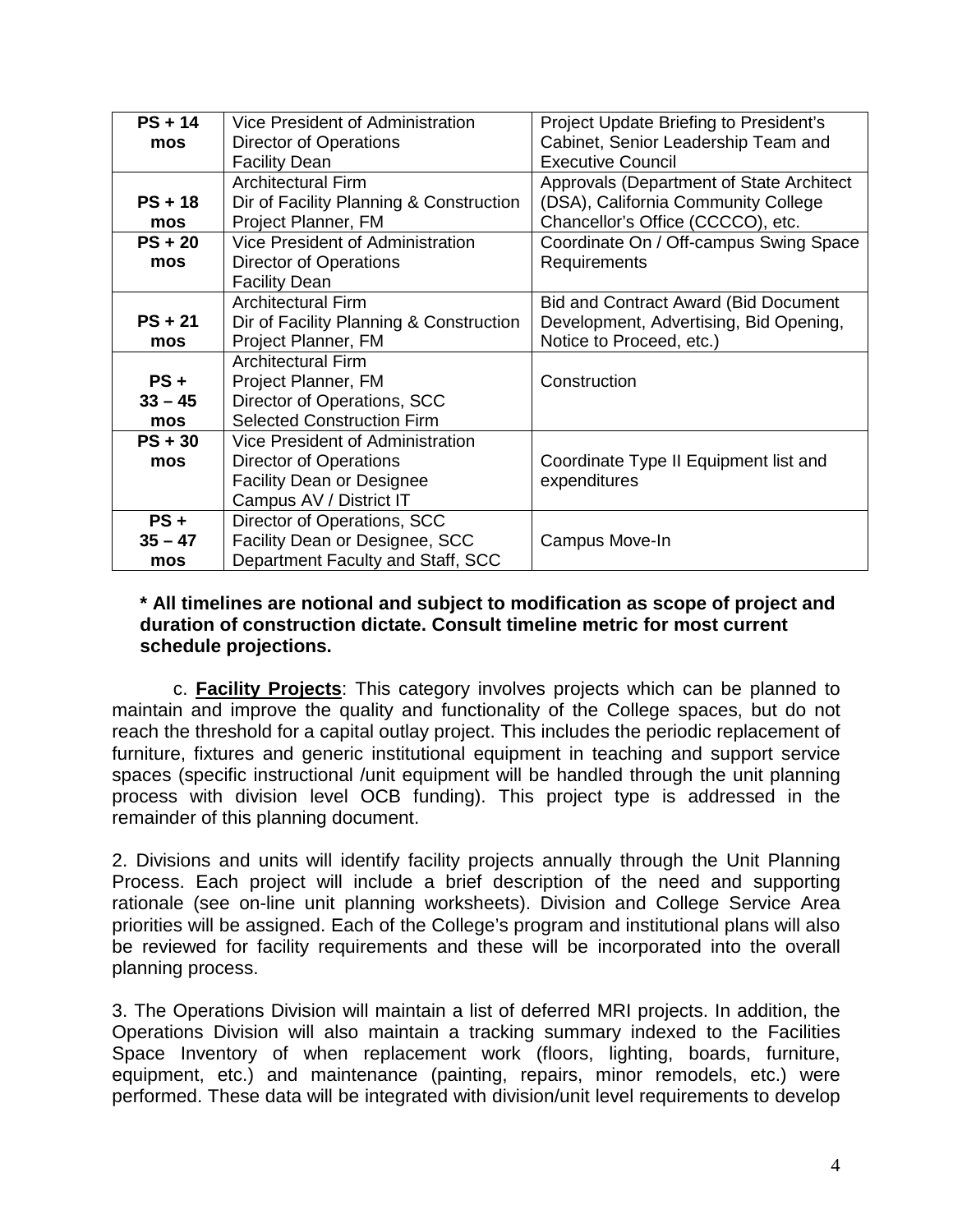a list of potential projects for the next academic year. This integration will be crosschecked with the planned modernization schedule to ensure appropriate project timing/prioritization is applied. In addition, a crosscheck with the ADA Transition Plan, HAZMAT Plan and annual SMSR program will be accomplished. An overall list of proposed projects will be developed and prioritized for the next academic year by the Director of Operations. An estimated cost for these projects will also be developed. Projects to be funded through college discretionary funding (documented in the annual President's Budget Memorandum) will be submitted to the budget committee for integration with budget and IT requests developed through the unit planning process. The project list will be reviewed by the President's Executive Staff prior to submission to the budget committee for consideration. CSA prioritization will be considered.

| TIMING*     | <b>WHO</b><br>WHAT                 |                                                                                                                                                                                                                                                                 |  |  |  |  |  |  |
|-------------|------------------------------------|-----------------------------------------------------------------------------------------------------------------------------------------------------------------------------------------------------------------------------------------------------------------|--|--|--|--|--|--|
| <b>Sep</b>  | Units /<br>Operations              | Conduct preliminary feasibility assessment of proposed/potential<br>facility projects in coordination with Campus Director of<br>Operations. Consider Five Year Construction Plan and the<br>LRCNP schedule of projects.                                        |  |  |  |  |  |  |
| $Oct - Dec$ | Departments,<br>Units, Areas       | Define facility projects as part of the unit planning process. Rank<br>order through division/unit and College Service Area (CSA).                                                                                                                              |  |  |  |  |  |  |
| <b>Nov</b>  | Operations                         | Review Institutional, Program and unit plans for facility related<br>projects. Assess feasibility and develop cost estimates. For CDF<br>funded projects, refine listing for submission to the budget<br>committee for integration with IT and budget requests. |  |  |  |  |  |  |
| Jan-Feb     | <b>Operations</b>                  | Compile campus wide list of facility projects. Include facility<br>needs identified in the Institutional, Program and unit plans, as<br>appropriate. Integrate with known SMSR, HAZMAT, ADA type<br>projects. Cross-check with modernization schedule.          |  |  |  |  |  |  |
| Feb - Mar   | Campus<br>Development<br>Committee | Review and prioritize campus wide list to develop a prioritization<br>recommendation for submission to the Budget Committee<br>consistent with College strategic goals and directions.                                                                          |  |  |  |  |  |  |
| Mar - Apr   | <b>Budget</b><br>Committee         | Budget Committee integrates facility projects with IT and<br>financial requests and develops a prioritized recommendation<br>for the President's approval.                                                                                                      |  |  |  |  |  |  |
| May - June  | Operations                         | Develop supporting requisitions, work schedules, FM work<br>orders & contracts as appropriate for approved facility projects.                                                                                                                                   |  |  |  |  |  |  |
| July 1      | Operations                         | Implement academic year Facility Project Plan. Track project<br>schedules, costs and completions.                                                                                                                                                               |  |  |  |  |  |  |

## Facility Resource Allocation Process and Timing Summary

#### **\* Specific timelines and due dates will be determined by the Planning Division (PRIE) in coordination with the appropriate OPR and/or collaborative group.**

**MEASURES OF MERIT:** A number of metric tools will be employed to track facility related projects and to help inform the college community of status of projects. Metric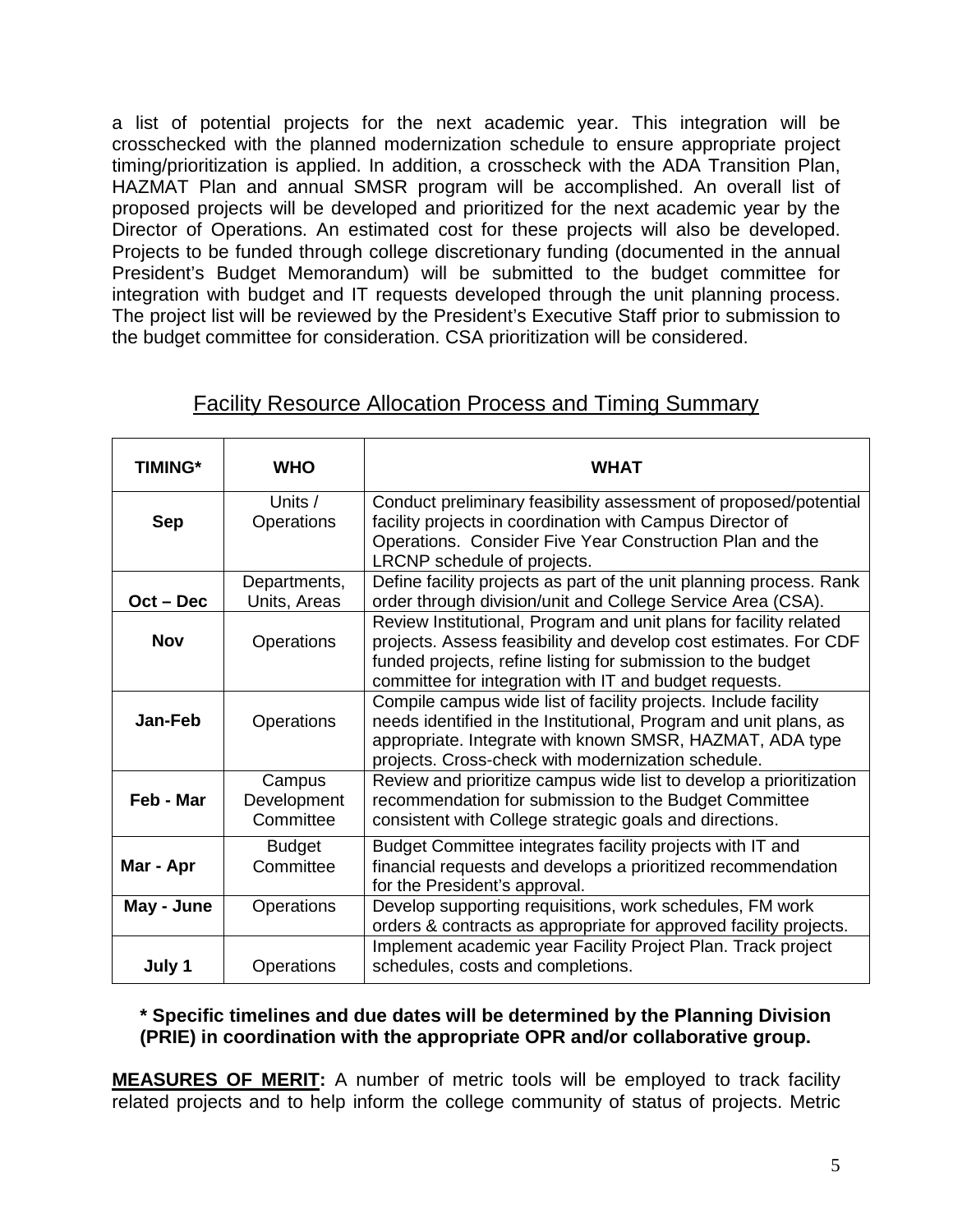data is reviewed on a regular basis, usually quarterly as part of a broader metric review performed in the Administrative Service CSA. These metric tools are outlined below.

- An analysis of on-campus floor space is reviewed quarterly and updated on an annual basis. The analysis will consider what floor space is scheduled for major project improvement to include modernization or new construction. In addition, consideration will be given to planned projects to remediate HAZMAT, ADA transitions and/or other repair and remodel projects. Other floor space will be scheduled as a function of this analysis and will be documented/funded through the Non-Instructional Equipment and Infrastructure Program Plan.

- Unit planning facility requests will be reviewed by Operations and the Campus Development Committee (CDC). The objective floor space to be worked each year is approximately 16,000 OGSF. Metric assessment of work order flow and timing will be used to track routine maintenance repair and improvement (MRI) projects.

- Capital projects timing and phasing will be updated and summarized quarterly and briefed as part of the VPA metric assessment for the management team. In addition, the Executive Council will be updated at least semi-annually on status of capital projects. Specific emphasis will be placed on design start and construction start timelines.

| <b>RESOURCES:</b><br><b>REQUIREMENTS:</b> |                                                                                                                                                               | Normal administrative procedures and overhead                           |
|-------------------------------------------|---------------------------------------------------------------------------------------------------------------------------------------------------------------|-------------------------------------------------------------------------|
| DATE:                                     | August 31, 2007<br>November 4, 2007<br>September 1, 2008<br>September 1, 2009<br>November 15, 2010<br>November 11, 2011<br>August 28, 2012<br>August 21, 2013 | Update<br>Update<br>Updated<br>Updated<br>Updated<br>Updated<br>Updated |
| <b>REVIEW CYCLE:</b>                      | Annual                                                                                                                                                        |                                                                         |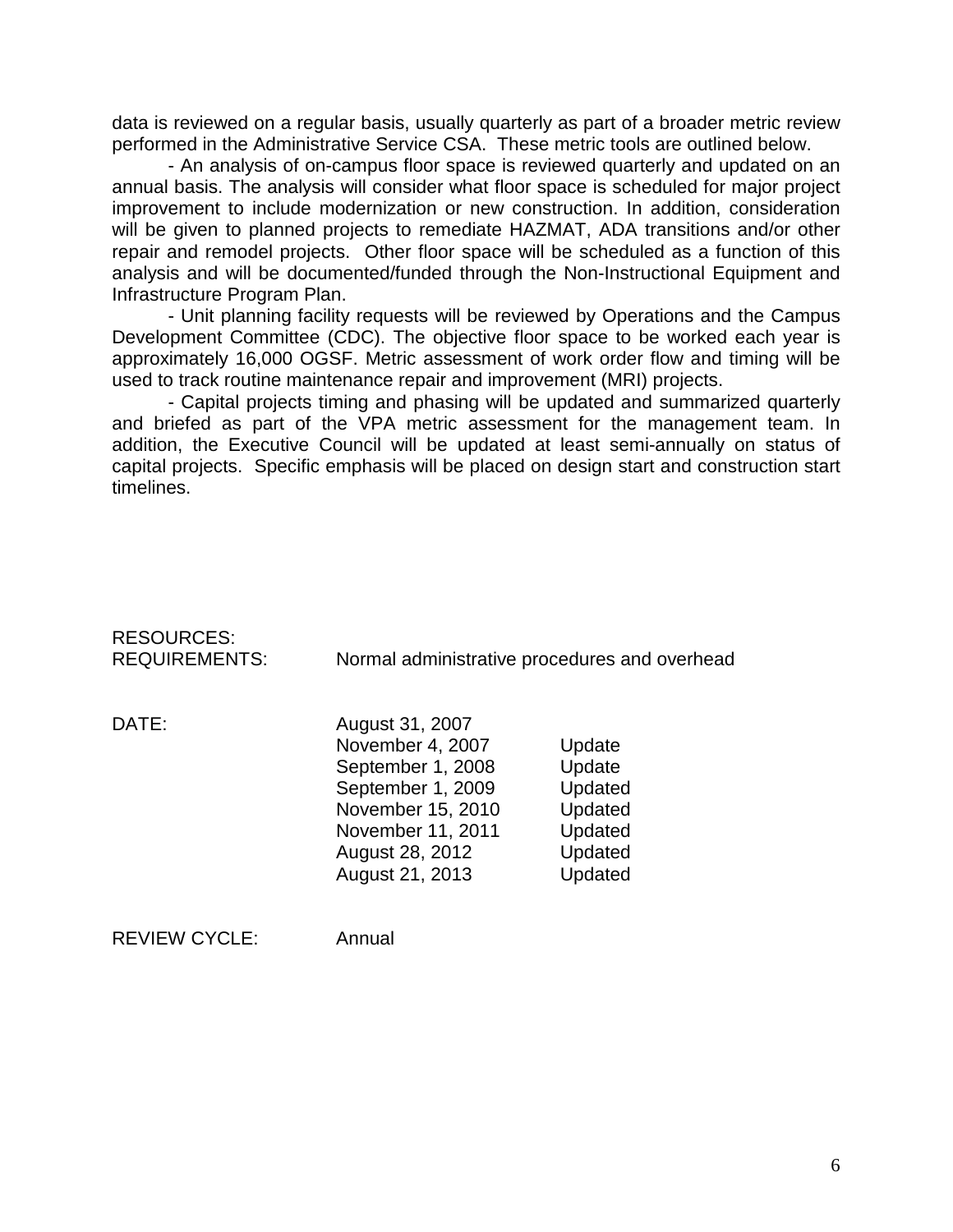| <b>Building</b>                         | <b>Start Construction</b> | <b>Occupy</b> | <b>Semester Start</b>      | Type II<br>\$K | <b>Comment</b>                                       |
|-----------------------------------------|---------------------------|---------------|----------------------------|----------------|------------------------------------------------------|
| <b>Hughes</b><br><b>Stadium</b>         | Mar-11                    | Sep-12        | <b>Fall 2012</b>           | <b>None</b>    | Scoreboard: July '13<br><b>Sound System: Aug '13</b> |
| <b>Student</b><br><b>Services Bldg</b>  | $Jun -13$                 | $Feb-15*$     | Spring 2015                | 515            | <b>Started 17 June '13</b><br><b>Type II working</b> |
| Lusk Center<br>Phase I                  | May-14 $*$                | <b>Oct-14</b> | Spring 2015                | 284            | <b>Design: Underway</b><br><b>GRA Architect</b>      |
| Rodda Hall<br>North/3rd<br><b>Floor</b> | Apr-15 $*$                | <b>Nov-15</b> | Spring 2016                | 120            | Design: Nov 13:<br><b>Space use proposed</b>         |
| <b>Mohr Hall</b>                        | Aug-16                    | Apr-18        | Summer 2018                | 743            | Design: Nov 14<br>FPP Jun 12 (14-15)                 |
| <b>Lillard Hall</b>                     | <b>Jun-18</b>             | Feb-20        | Summer 2020                | 1,356          | Design: Sep 16<br>FPP Jun 12 (15-16)                 |
| Mohr Hall II,<br><b>New Bldg</b>        | <b>Jun-19</b>             | Feb-21        | Summer 2021                | 684            | Design: Sep 17                                       |
| <b>TAP: B, G</b><br>Lots                | <b>May 13</b>             | Aug-13        | <b>Fall 2013</b>           | <b>None</b>    | <b>Successful Bid</b><br><b>Start 20 May 2013</b>    |
| Davis Center<br>Phase II/III            | Aug-16 (II)               | Apr-18        | <b>Summer</b><br>2018/2022 | 579 (II)       | Design: Nov 14<br>FPP Jun 12 (15-16)                 |
| West Sac Ctr.<br>Phase II/III           | Jun-18 (II)               | Feb-20        | <b>Summer</b><br>2020/2024 | 632 (II)       | Design: Sep 16<br>Needs study wkg                    |

## **Capital Project and Modernization Schedule Current as of 30 June 2013\***

**\* This schedule to be updated at least semi-annually and briefed to Executive Council, Senior Leadership Team and Campus Development Committee.**